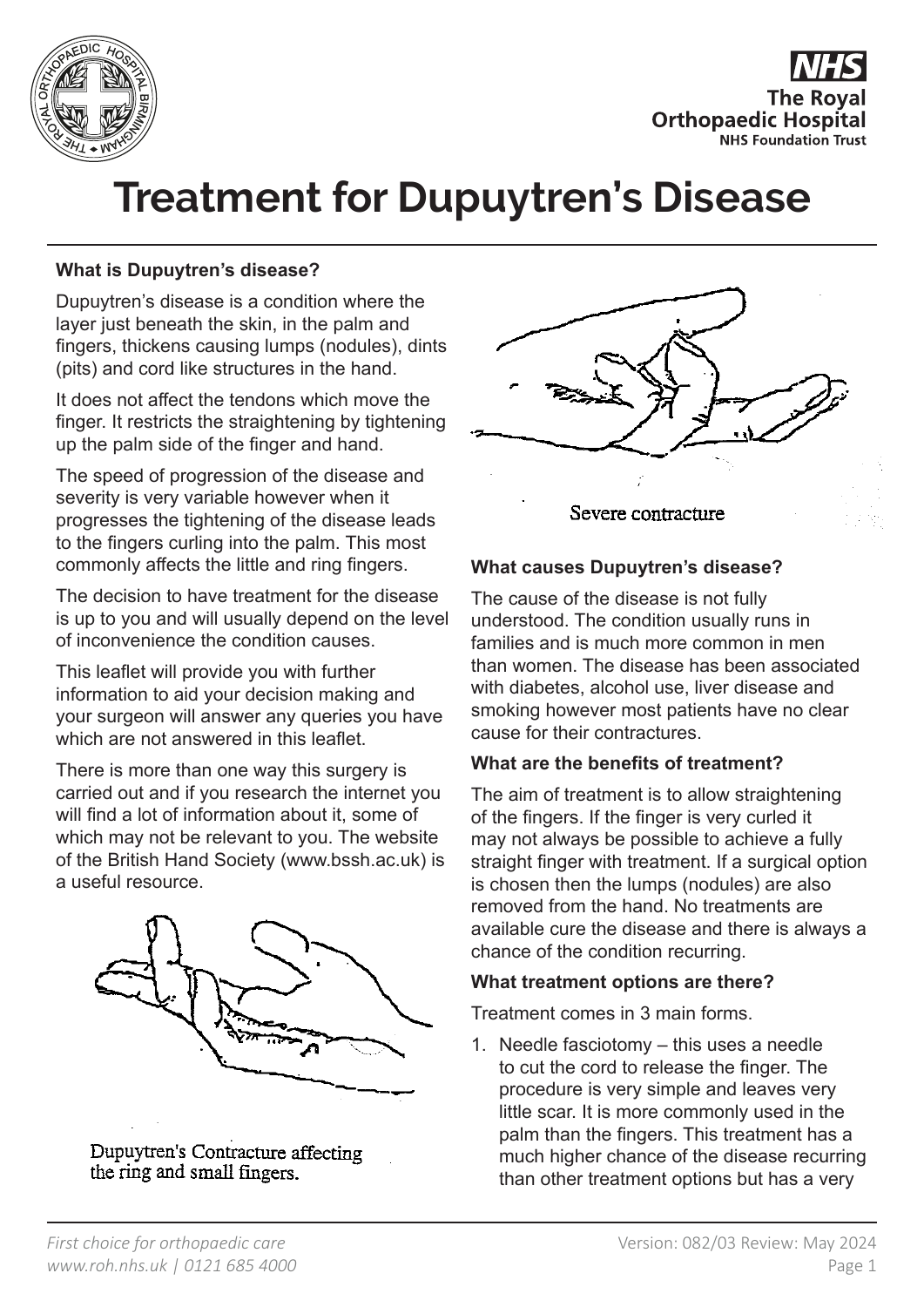

## **Treatment for Dupuytren's disease**

quick recovery.

- 2. Fasciectomy this is the surgical release of the finger where you will go to theatre and have the Dupuytren's cut out of the hand, the skin is then stitched and a bandage, and sometimes a plaster cast is also applied.
- 3. Dermofasciectomy this is a surgical removal of the Dupuytren's in which a skin graft taken from your arm or hip. This graft is stitched into the palm to replace poor quality skin or fill the gap in skin left when a very bent finger is operated on.

After most procedures for Dupuytren's you will see the hand therapists to help move your fingers and provide you with a splint to wear at night time in the post-operative period.

Collagenase injections are no longer available. This was for commercial reasons and nothing to do with safety or the NHS. There is no current plans to relaunch this product as present.

#### **What happens if I don't get my Dupuytren's treated?**

Dupuytren's does not get better by itself. The rate at which it worsens is very unpredictable. Although you do not have to have treatment you should be aware that the more curled up your fingers are the less likely it is to get them fully straight after treatment. In very severe diseases some patients may choose to have their finger amputated.

### **What happens on the day of surgery?**

Remove any rings before you come to hospital and if you are unwell or have any cuts on your hand or arm then please inform us before the day as this may require your operation to be delayed.

You must starve for your surgery if you have:

A general anaesthetic where you go to sleep, if you want any sedation or if you are having an

axillary block (this is where you are awake but have a numbing injection in your armpit and the whole arm is numb for 12 hours). You must not eat, drink or chew gum for 6 hours before you come to hospital. Up to 2 hours before you can drink clear water only.

If you are having a local anaesthetic where the injection is in your hand and just part of your hand goes numb. You can eat and drink and do not need to starve for surgery. If you are unsure, please contact us to confirm.

On the day of surgery you will come to the Admissions and Day Case Unit (ADCU) and be seen by the nurse who will check your details, medications and past medical conditions and put a wrist band with your details on the arm we are NOT operating on (If we are operating on both hands this band is put on your ankle).

If you are having a general or axillary block anaesthetic you will be seen by the anaesthetist who will check your current health, ask specific questions about medications and when you have last eaten or drank. They will the discuss the details of the anaesthetic including the process, risks and answer any questions you have. They may then mark your arm with an 'A' if you are having an axillary block.

You will then be seen by one of the surgical team who will go over your procedure, consent form and answer any questions about the surgery or recovery. They will then draw a mark on the arm you are having on operation on.

When it is time to go to theatre you will be asked to change into a theatre gown and walk with a member of the theatre team or porter to the theatre if able.

If you are having a local anaesthetic, you will go straight into theatre where you will have your details checked again by a theatre nurse, be asked to lie on the operating table and the team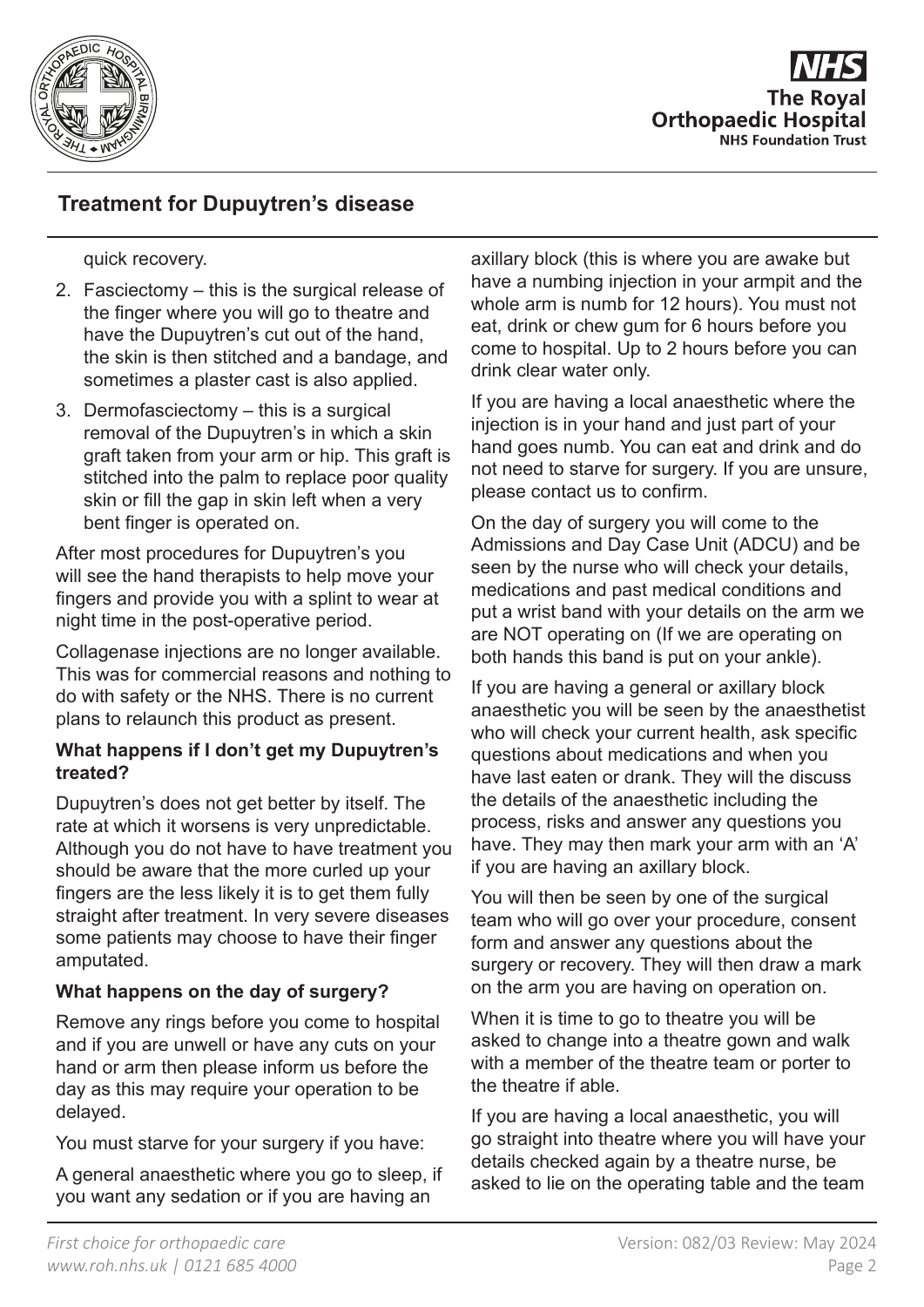

# **Treatment for Dupuytren's disease**

will do a final check to make sure your details are correct and everything is in order.

The surgeon will then inject anaesthetic into your hand and if required a tourniquet will be put on your arm. This is to stop the blood flow in the arm while the operation is taking place. It is a tight band around the top of your arm similar to having your blood pressure taken.

If you are having an axillary block or general anaesthetic you will go into the anaesthetic room instead, here your details will be checked again and the anaesthetist performs the anaesthetic.

If you are staying awake for your surgery there is the option to listen to music or watch a video on the tablet screens and headphones we have in theatre. Alternatively you can bring your own device to listen to music on but you must have headphones.

Once you have a general anaesthetic the next thing you know will be waking up in recovery after the surgery. If you have an axillary block, this will take 20-30 minutes to work and therefore you will spend this time waiting in the anaesthetic room. Both the anaesthetist and surgeon will check the arm is fully numb before surgery.

Surgery time varies from 20-120 mins depending on the complexity of the Dupuytren's disease and your surgeon will be able to tell you the rough operative time on the day of surgery.

You may go back to the ward straightaway or sometimes sent to the recovery for one hour if you have had a general anaesthetic.

Once you are back in the ward the nurses will make sure that you are sufficiently recovered from the operation before you are allowed home. You should have someone to take you home and be with you overnight after the operation.

Almost all patients will go home on the day of surgery. Very occasional, social or medical conditions require an overnight stay.

### **What should I do about my medication?**

Let the doctor know about your medication in the clinic. For all procedures other than local anaesthetic procedures you will be seen in the preassessment clinic before surgery who will advise exactly what to do regarding any medications which you will need to reduce or stop.

#### **What can I do to make the operation a success?**

If you smoke it is best to stop or reduce as much as you can. If you are diabetic you will reduce your risk of infection and poor wound healing by keeping your blood sugars stable.

Please attend all dressing, doctor and hand therapy appointments after surgery and follow instructions on hand exercises to get the best function and recover following surgery.

### **What complications can happen?**

Overall significant complications are rare in Dupuytren's surgery however the more severe the disease and the more procedures have taken place before on the finger, the increased likelihood of a complication.

The % values given cover a range from simple to complex cases.

There are risks with the anaesthesia and your anaesthetist will discuss them with you.

Pain – the more extensive the surgery the more pain may be experienced and this can occasional last longer than anticipated. We no longer provide Ibuprofen or Paracetomol as they are available over the counter. If we feel stronger pain killers will be required they will be given to you on the day to take home. Scars may be tender for a number of months in 17%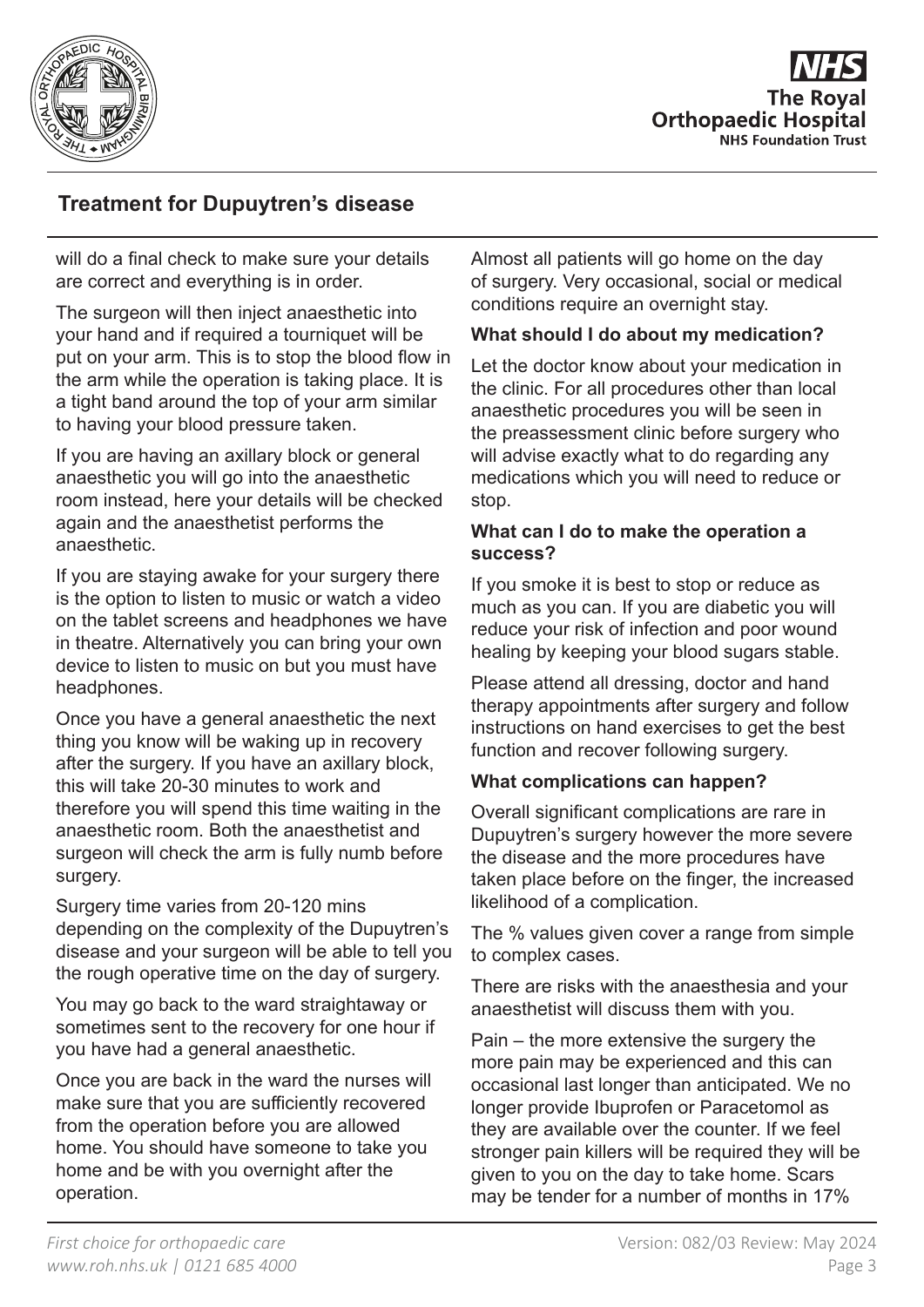

## **Treatment for Dupuytren's disease**

#### of patients.

Chronic regional pain syndrome – This is a condition which is rare but can happen in 5-10% of patients with more extensive surgery. This condition is where there is increased pain and stiffness in the hand which may last many months and is treated with pain killers and physiotherapy.

Bleeding – Most wounds ooze a little and the dressing will usually soak this up and be fine until you are seen in a dressing clinic. Rarely (1-8%) there is increased bleeding which may soak the dressings. In this case please urgently contact the hospital and return for a change of dressing and review.

Infection – Infections occur in 2-7% of cases although it is extremely rare to need further surgery. A course of antibiotics will normally cure the infection. The wound will be reviewed in the dressing clinic after surgery to assess for any healing issues or any infection.

Nerve injury – This can be cutting or bruising of the nerve which leads to a temporary or permanent loss of sensation in half or all of the finger. Again, this is rare in a primary procedure but occurs more frequently the more operations have taken place on the finger. (Nerve injury 3-27%, tingling or numbness 14%). There is also a possibility of nerve injury if having an axillary block. Temporary tingling or numbness occur in 1 in 100 patients with permanent problems in 1 in 3000 patients.

Artery injury – This occurs in 2-31% of cases and, like nerve injury, increases the more surgeries take place. As there are 2 arteries in the finger it is very rare to lead to amputation of the finger but can lead to the finger being sensitive or painful or aching in cold weather (7% of cases).

Stiffness – The stiffness will depend on whether

the surgery was extensive and in many severe contractures the finger is not able to be fully straightened with surgery. Stiffness 4-15%

Wound breakdown – Wounds can breakdown or have delayed healing in 5-23% of patients. This usually just delays recovery but can occasionally lead to some permanent stiffness.

Loss of skin graft – If you need a skin graft during surgery this may fail in 10-13% of patients. Usually the wound will then heal with just dressings, however occasional repeat surgery will be required. In 9% of patients the skin graft may contract causing some stiffness.

Scar thickening – In 10% of patients the scar is a little thickened and in 9% the scar can contract and feel tighter in the palm.

Tendon issues – In complex cases the tendon/ rope that moves the finger may be cut (less than 1%) and in 3% of cases the tendon may become inflamed and sore for a few months making recovery slower.

Amputation of finger – This will only really occur in complex revision cases or as a planned procedure due to poor function or a very severe contracture (1-3%).

New problems - Occasionally surgery on the hand, if extensive, can cause other problems such as carpal tunnel syndrome (6%), trigger finger (5%) and a swan neck deformity (abnormal bending of the finger 7%).

Hair growth – In cases where a skin graft is taken, this often leads to hair growing on the graft site as it would normally do from where the skin was taken.

Recurrence of contracture - This varies depending on which finger joint was involved, how straight the finger was after surgery and the type of surgery that took place. In general after 5 years the recurrence rates are 85%